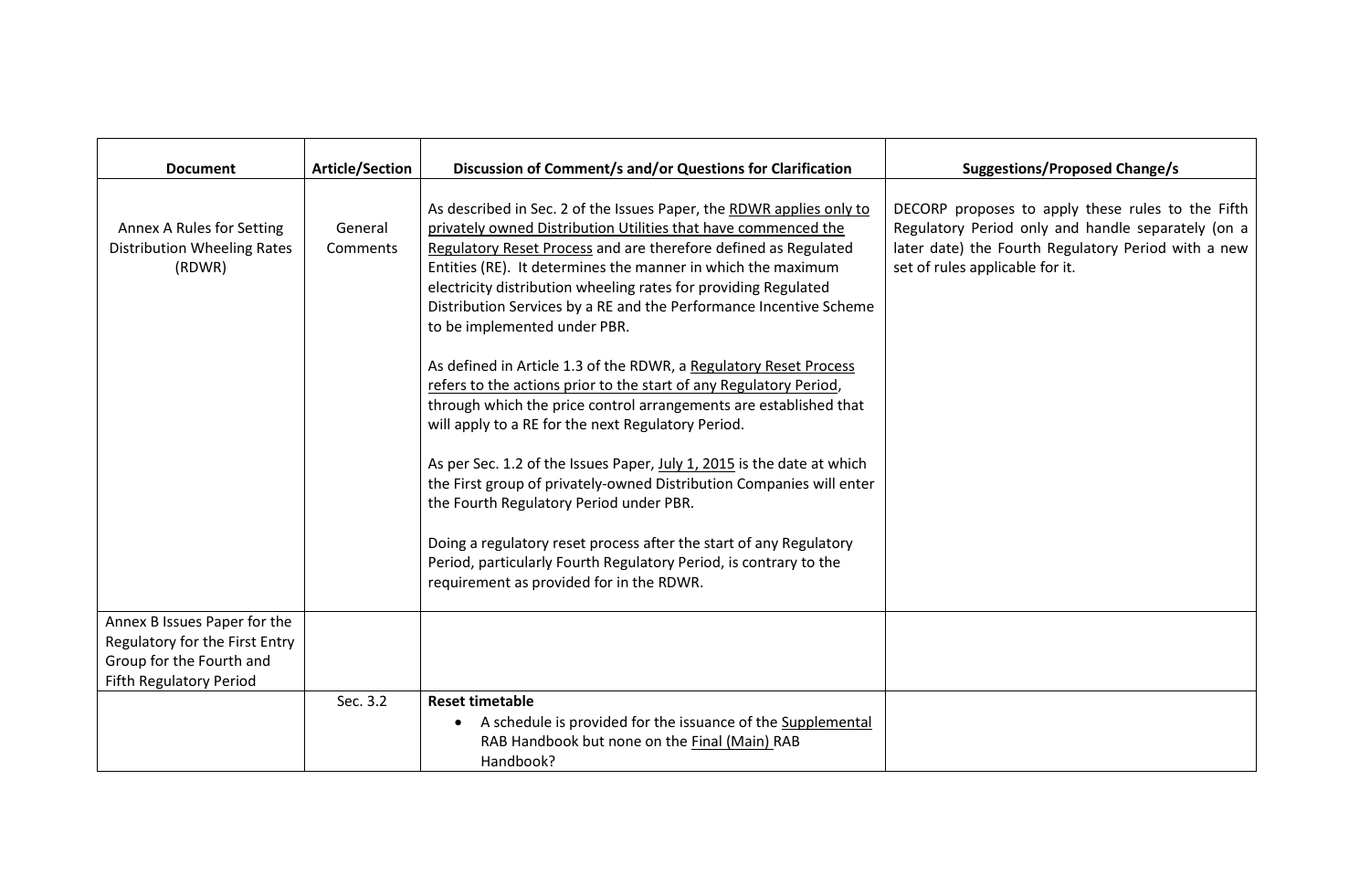|            | The Final Supplemental RAB Handbook will be issued later<br>than the revenue requirement application. How can we<br>comply with the Roll Forward RAB if the application will be<br>done earlier than the issuance of the handbook?<br>In Sec 3.2.1 of the Issues Paper, Figure 3.1, the flowchart of<br>the regulatory reset process includes issuance of draft<br>determination and its public consultation prior to<br>submission of Final Determination, why are these not part<br>of the reset timetable in Sec. 3.2, table 3.1 of the same<br>document?<br>Considering the limited time, a month to submit our<br>revenue application, it will be difficult to comply with the<br>additional requirement for auditor's certification and report. |                                                                                                                                                                                                                                                                                                                                                                                                                                                                                          |
|------------|-------------------------------------------------------------------------------------------------------------------------------------------------------------------------------------------------------------------------------------------------------------------------------------------------------------------------------------------------------------------------------------------------------------------------------------------------------------------------------------------------------------------------------------------------------------------------------------------------------------------------------------------------------------------------------------------------------------------------------------------------------|------------------------------------------------------------------------------------------------------------------------------------------------------------------------------------------------------------------------------------------------------------------------------------------------------------------------------------------------------------------------------------------------------------------------------------------------------------------------------------------|
| Sec. 4.1.2 | practicality of providing further breakdown of operating and<br>maintenance expenditure related to consumption growth                                                                                                                                                                                                                                                                                                                                                                                                                                                                                                                                                                                                                                 | Classification based on load growth, etc. is ordinarily<br>done for capital expenditures. However, for<br>operating and maintenance expenditures, which are<br>normally recurring expenses, recording is based on its<br>nature, ex. rent. It would involve estimations and<br>allocations to segregate rent as to growth or safety.<br>This process will be applied to majority of expenses<br>and considering the numerous works, it would be<br>impractical for additional breakdown. |
| Sec 11.2   | Converting maximum annual prices into rates<br>Such changes or the introduction of a new rate structure can<br>therefore only be made as part of the regulatory reset process<br>For clarification, the proposal for a new rate structure will form part<br>of our revenue requirement application or our first application for<br>rate translation given a regulatory period?                                                                                                                                                                                                                                                                                                                                                                        |                                                                                                                                                                                                                                                                                                                                                                                                                                                                                          |
| Sec 10.3.3 | Inclusion of outages on major low voltage lines or distribution<br>transformers                                                                                                                                                                                                                                                                                                                                                                                                                                                                                                                                                                                                                                                                       | Most of the causes of outages of distribution<br>transformers are outside of the control of the DU and<br>should not be included in the performance<br>measurement, i.e. shorted service entrance, defective                                                                                                                                                                                                                                                                             |